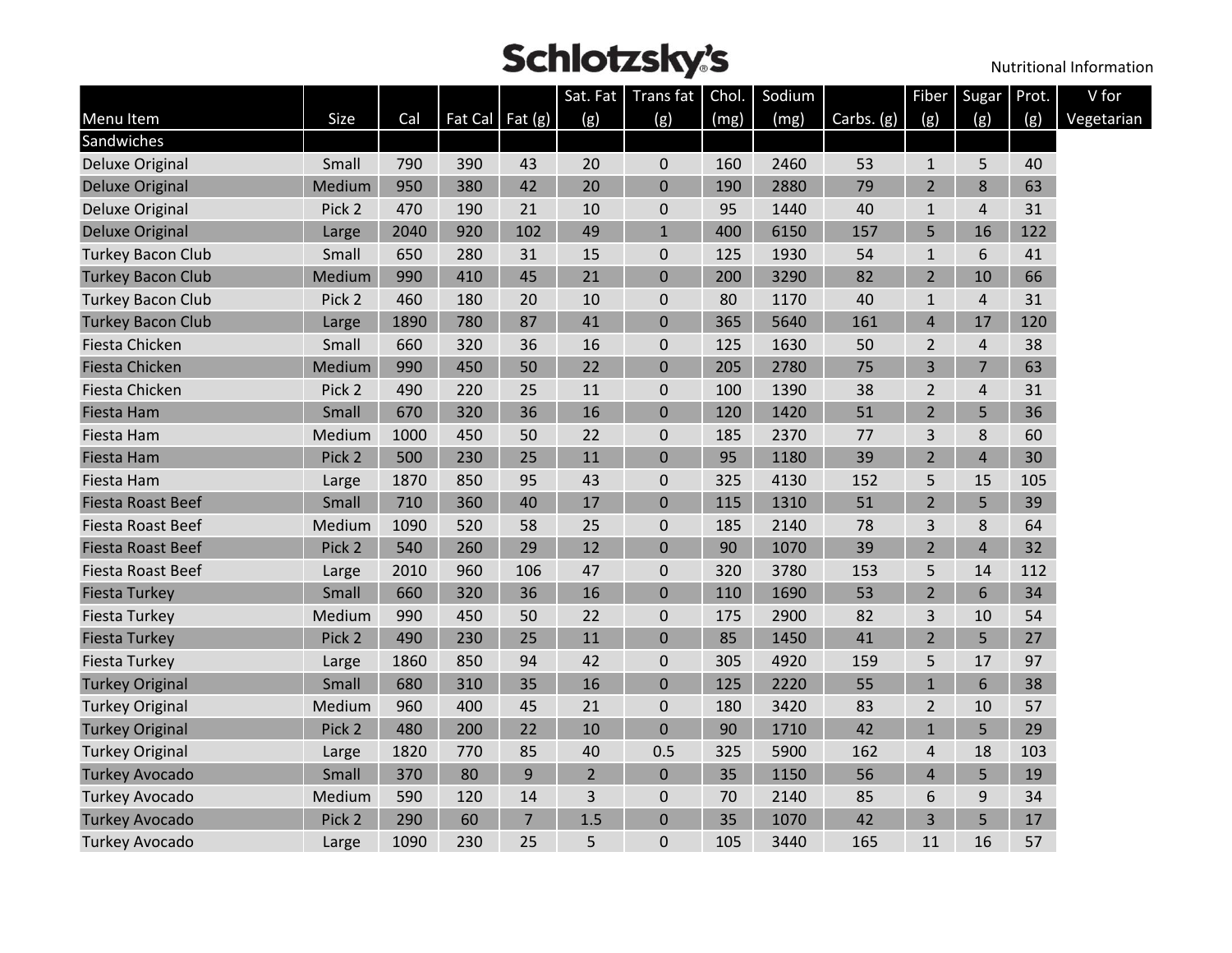|                                  |        |      |         |           |                | Sat. Fat   Trans fat   Chol. |      | Sodium |            | Fiber          | Sugar          | Prot. | V for      |
|----------------------------------|--------|------|---------|-----------|----------------|------------------------------|------|--------|------------|----------------|----------------|-------|------------|
| <b>Menu Item</b>                 | Size   | Cal  | Fat Cal | Fat $(g)$ | (g)            | (g)                          | (mg) | (mg)   | Carbs. (g) | (g)            | (g)            | (g)   | Vegetarian |
| <b>Roast Beef and Cheese</b>     | Small  | 600  | 240     | 27        | 13             | $\mathbf{0}$                 | 100  | 1410   | 53         | $\mathbf{1}$   | 5              | 37    |            |
| <b>Roast Beef and Cheese</b>     | Medium | 920  | 360     | 41        | 19             | $\boldsymbol{0}$             | 160  | 2340   | 79         | $\overline{2}$ | 8              | 61    |            |
| <b>Roast Beef and Cheese</b>     | Pick 2 | 460  | 180     | 20        | 10             | $\mathbf 0$                  | 80   | 1170   | 40         | $\mathbf{1}$   | $\overline{4}$ | 31    |            |
| <b>Roast Beef and Cheese</b>     | Large  | 1690 | 650     | 73        | 36             | $\mathbf 0$                  | 275  | 4130   | 156        | 4              | 15             | 106   |            |
| <b>Smoked Turkey</b>             | Small  | 330  | 50      | 6         | 1.5            | $\mathbf 0$                  | 40   | 1200   | 53         | $\mathbf{1}$   | 5              | 18    |            |
| <b>Smoked Turkey</b>             | Medium | 530  | 80      | 9         | $\overline{2}$ | $\boldsymbol{0}$             | 75   | 2210   | 81         | 2              | 9              | 34    |            |
| <b>Smoked Turkey</b>             | Pick 2 | 270  | 40      | 4.5       | $\mathbf{1}$   | $\mathbf 0$                  | 40   | 1100   | 40         | $\mathbf{1}$   | 5              | 17    |            |
| <b>Smoked Turkey</b>             | Large  | 970  | 140     | 15        | 3.5            | $\mathbf 0$                  | 115  | 3530   | 157        | 4              | 16             | 55    |            |
| Ham & Cheese Original            | Small  | 540  | 190     | 22        | 12             | $\mathbf 0$                  | 95   | 1400   | 52         | $\mathbf{1}$   | 5              | 34    |            |
| Ham & Cheese Original            | Medium | 830  | 280     | 31        | 16             | $\boldsymbol{0}$             | 160  | 2350   | 79         | $\overline{2}$ | 8              | 57    |            |
| Ham & Cheese Original            | Pick 2 | 410  | 140     | 16        | 8              | $\mathbf 0$                  | 80   | 1170   | 39         | $\mathbf{1}$   | $\overline{4}$ | 28    |            |
| Ham & Cheese Original            | Large  | 1560 | 540     | 60        | 32             | 0                            | 275  | 4020   | 155        | 4              | 15             | 99    |            |
| <b>Fresh Veggie</b>              | Small  | 410  | 150     | 17        | 8              | $\mathbf 0$                  | 35   | 620    | 50         |                | 4              | 14    | ٧          |
| Fresh Veggie                     | Medium | 590  | 210     | 24        | 10             | $\boldsymbol{0}$             | 45   | 890    | 75         |                | 6              | 20    | V          |
| <b>Fresh Veggie</b>              | Pick 2 | 300  | 110     | 12        | 5              | $\mathbf 0$                  | 25   | 450    | 38         |                | 3              | 10    | v          |
| Fresh Veggie                     | Large  | 1150 | 390     | 43        | 20             | 0                            | 90   | 1710   | 150        |                | 13             | 39    | v          |
| <b>Chicken Bacon Smokecheesy</b> | Small  | 730  | 360     | 40        | 17             | $\mathbf 0$                  | 155  | 1810   | 49         | $\mathbf{1}$   | 3              | 45    |            |
| Chicken Bacon Smokecheesy        | Medium | 1090 | 520     | 57        | 24             | $\mathbf 0$                  | 250  | 3080   | 73         | $\overline{2}$ | 5              | 75    |            |
| <b>Chicken Bacon Smokecheesy</b> | Pick 2 | 550  | 260     | 29        | 12             | $\Omega$                     | 125  | 1540   | 36         | $\mathbf{1}$   | $\overline{2}$ | 37    |            |
| Chicken Bacon Smokecheesy        | Large  | 2070 | 980     | 109       | 47             | $\boldsymbol{0}$             | 440  | 5340   | 144        | 3              | 3              | 9     |            |
| Ham Bacon Smokecheesy            | Small  | 730  | 360     | 40        | 17             | $\mathbf 0$                  | 145  | 1600   | 50         | $\mathbf{1}$   | 3              | 44    |            |
| Ham Bacon Smokecheesy            | Medium | 1100 | 520     | 58        | 25             | $\mathbf 0$                  | 230  | 2660   | 75         | $\mathbf{1}$   | 6              | 72    |            |
| Ham Bacon Smokecheesy            | Pick 2 | 550  | 260     | 29        | 12             | $\mathbf 0$                  | 115  | 1330   | 37         |                | 3              | 36    |            |
| Ham Bacon Smokecheesy            | Large  | 2090 | 990     | 110       | 48             | $\boldsymbol{0}$             | 415  | 4720   | 147        | 3              | 10             | 129   |            |
| <b>Beef Bacon Smokecheesy</b>    | Small  | 780  | 400     | 44        | 19             | $\mathbf 0$                  | 140  | 1490   | 50         | $\mathbf{1}$   | 3              | 46    |            |
| Beef Bacon Smokecheesy           | Medium | 1190 | 590     | 66        | 27             | $\mathbf 0$                  | 225  | 2430   | 75         | $\mathbf{1}$   | 5              | 76    |            |
| <b>Beef Bacon Smokecheesy</b>    | Pick 2 | 600  | 300     | 33        | 14             | $\Omega$                     | 115  | 1220   | 38         |                | 3              | 38    |            |
| Beef Bacon Smokecheesy           | Large  | 2220 | 1090    | 122       | 52             | $\boldsymbol{0}$             | 410  | 4370   | 148        | 3              | 9              | 136   |            |
| <b>Turkey Bacon Smokecheesy</b>  | Small  | 730  | 360     | 40        | 17             | $\mathbf 0$                  | 135  | 1870   | 52         | $\mathbf{1}$   | 4              | 41    |            |
| <b>Turkey Bacon Smokecheesy</b>  | Medium | 1090 | 520     | 58        | 24             | 0                            | 215  | 3190   | 79         | $\mathbf{1}$   | 7              | 66    |            |
| <b>Turkey Bacon Smokecheesy</b>  | Pick 2 | 550  | 260     | 29        | 12             | $\mathbf 0$                  | 110  | 1600   | 40         |                | $\overline{4}$ | 33    |            |
| <b>Turkey Bacon Smokecheesy</b>  | Large  | 2070 | 990     | 110       | 48             | $\mathbf 0$                  | 395  | 5510   | 154        | 3              | 12             | 121   |            |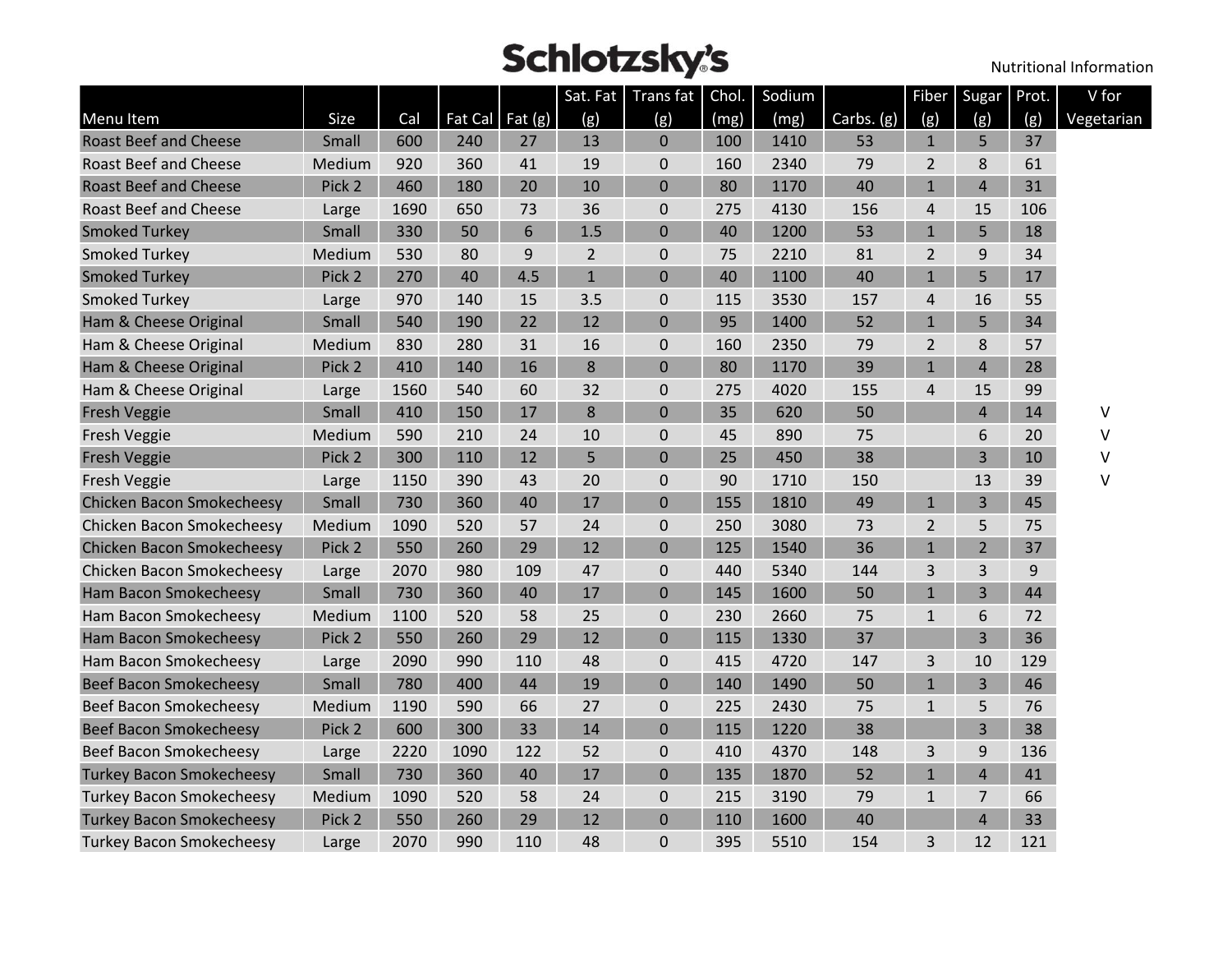|                            |        |      |     |                         | Sat. Fat       | Trans fat Chol. |             | Sodium |            | <b>Fiber</b>   | Sugar          | Prot.          | V for      |
|----------------------------|--------|------|-----|-------------------------|----------------|-----------------|-------------|--------|------------|----------------|----------------|----------------|------------|
| Menu Item                  | Size   | Cal  |     | Fat Cal $\vert$ Fat (g) | (g)            | (g)             | (mg)        | (mg)   | Carbs. (g) | (g)            | (g)            | (g)            | Vegetarian |
| The Original               | Small  | 620  | 280 | 31                      | 16             | $\mathbf 0$     | 110         | 1640   | 52         | $\mathbf{1}$   | 5              | 33             |            |
| The Original               | Medium | 860  | 360 | 40                      | 20             | $\mathbf 0$     | 145         | 2310   | 77         | $\overline{2}$ | 7              | 48             |            |
| The Original               | Pick 2 | 430  | 180 | 20                      | 10             | $\mathbf 0$     | 75          | 1150   | 39         | $\mathbf{1}$   | $\overline{4}$ | 24             |            |
| The Original               | Large  | 1670 | 700 | 78                      | 39             | $\mathbf 0$     | 275         | 4230   | 153        | 4              | 13             | 88             |            |
| French Dip                 | Small  | 520  | 180 | 19                      | 10             | $\mathbf 0$     | 75          | 2210   | 54         | $\mathbf{1}$   | 5              | 34             |            |
| French Dip                 | Medium | 920  | 340 | 38                      | 20             | $\mathbf 0$     | 145         | 3170   | 83         | $\overline{2}$ | 8              | 66             |            |
| French Dip                 | Pick 2 | 460  | 170 | 19                      | 10             | $\mathbf 0$     | 75          | 1580   | 41         | $\mathbf{1}$   | 4              | 33             |            |
| French Dip                 | Large  | 1710 | 630 | 70                      | 37             | $\pmb{0}$       | 250         | 4780   | 164        | $\overline{4}$ | 5              | 114            |            |
| Pastrami Reuben            | Small  | 590  | 250 | 27                      | 13             | $\mathbf 0$     | 85          | 1620   | 56         | $\mathbf{1}$   | 4              | 36             |            |
| Pastrami Reuben            | Medium | 940  | 390 | 43                      | 20             | $\mathbf 0$     | 145         | 2740   | 85         | $\overline{2}$ | 6              | 61             |            |
| Pastrami Reuben            | Pick 2 | 470  | 190 | 22                      | 10             | $\mathbf 0$     | 75          | 1370   | 42         | $\mathbf{1}$   | 3              | 30             |            |
| Pastrami Reuben            | Large  | 1730 | 700 | 78                      | 38             | $\pmb{0}$       | 260         | 4620   | 165        | $\overline{4}$ | 11             | 108            |            |
| Pastrami & Swiss           | Small  | 560  | 220 | 24                      | 12             | $\mathbf 0$     | 85          | 1470   | 55         | $\overline{2}$ | 3              | 36             |            |
| Pastrami & Swiss           | Medium | 900  | 350 | 39                      | 20             | $\pmb{0}$       | 145         | 2570   | 83         | 3              | 5              | 61             |            |
| Pastrami & Swiss           | Pick 2 | 450  | 180 | 20                      | 10             | $\mathbf 0$     | 75          | 1280   | 42         | $\overline{2}$ | 3              | 30             |            |
| Pastrami & Swiss           | Large  | 1670 | 640 | 72                      | 37             | $\pmb{0}$       | 255         | 4310   | 163        | 6              | 9              | 108            |            |
| Albuquerque Turkey         | Small  | 740  | 340 | 38                      | 18             | $\mathbf 0$     | 135         | 1950   | 57         | $\overline{2}$ | 8              | 43             |            |
| Albuquerque Turkey         | Medium | 1120 | 500 | 55                      | 25             | $\mathbf 0$     | 215         | 3330   | 87         | 3              | 13             | 70             |            |
| Albuquerque Turkey         | Pick 2 | 560  | 250 | 28                      | 13             | $\mathbf 0$     | 110         | 1670   | 43         | $\overline{2}$ | 6              | 35             |            |
| Albuquerque Turkey         | Large  | 2130 | 960 | 106                     | 50             | $\mathbf 0$     | 395         | 5750   | 170        | 6              | 23             | 128            |            |
| Salad                      |        |      |     |                         |                |                 |             |        |            |                |                |                |            |
| Chicken Caesar             |        | 270  | 80  | 9                       | 3.5            | $\mathbf 0$     | 70          | 790    | 16         | 3              | 3              | 32             |            |
| <b>Chicken Caesar</b>      | Pick 2 | 140  | 40  | 4.5                     | $\overline{2}$ | $\mathbf 0$     | 35          | 400    | $\bf 8$    | $\overline{2}$ | $\overline{2}$ | 16             |            |
| Southwest Chicken          |        | 260  | 90  | 10                      | 5              | $\mathbf 0$     | 85          | 690    | 11         | 3              | 5              | 32             |            |
| Southwest Chicken          | Pick 2 | 130  | 45  | 5                       | 2.5            | $\mathbf 0$     | 40          | 350    | 5          | $\overline{2}$ | $\overline{2}$ | 16             |            |
| The Orchard                |        | 450  | 130 | 14                      | 3              | $\pmb{0}$       | 65          | 680    | 55         | $\overline{7}$ | 33             | 30             |            |
| The Orchard                | Pick 2 | 230  | 60  | $\overline{7}$          | 1.5            | $\mathbf 0$     | 35          | 340    | 27         | $\overline{4}$ | 17             | 15             |            |
| <b>Turkey Avocado Cobb</b> |        | 340  | 150 | 16                      | 5              | $\mathbf 0$     | 130         | 1240   | 25         | 5              | 7              | 27             |            |
| <b>Turkey Avocado Cobb</b> | Pick 2 | 170  | 70  | 8                       | 2.5            | $\Omega$        | 65          | 620    | 12         | $\overline{2}$ | 3              | 13             |            |
| Garden                     |        | 110  | 35  | 4                       | 0.5            | $\mathbf 0$     | $\mathbf 0$ | 230    | 16         | 3              | 4              | 4              | ٧          |
| Garden                     | Pick 2 | 60   | 15  | $\overline{2}$          | 0              | $\Omega$        | $\Omega$    | 115    | 8          | $\overline{2}$ | $\overline{2}$ | $\overline{2}$ | V          |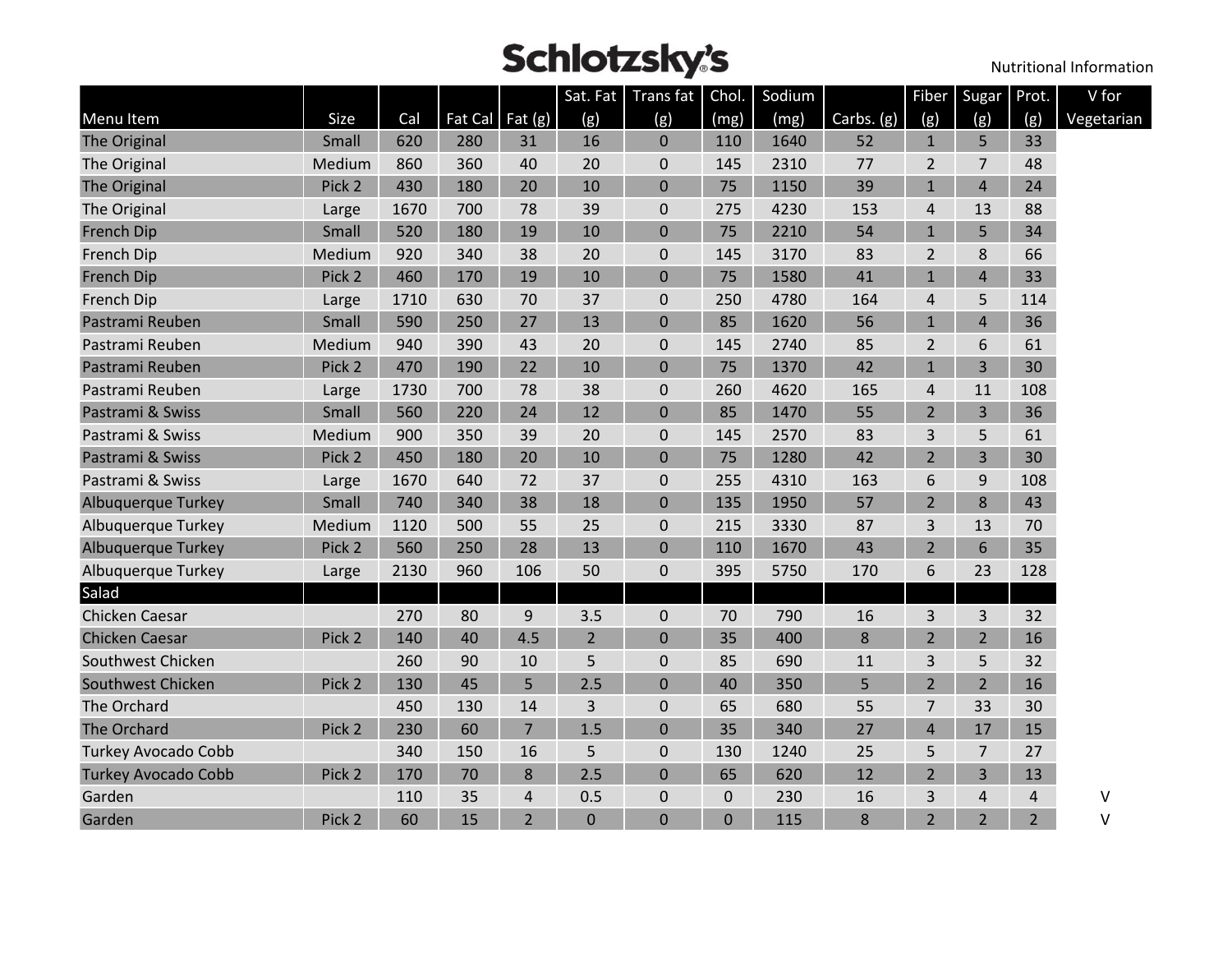|                                      |           |      |                 |                |                | Sat. Fat   Trans fat | Chol. | Sodium |            | Fiber          | Sugar          | Prot.          | V for      |
|--------------------------------------|-----------|------|-----------------|----------------|----------------|----------------------|-------|--------|------------|----------------|----------------|----------------|------------|
| Menu Item                            | Size      | Cal  | Fat Cal Fat (g) |                | (g)            | (g)                  | (mg)  | (mg)   | Carbs. (g) | (g)            | (g)            | (g)            | Vegetarian |
| Pizza and Flatbread                  |           |      |                 |                |                |                      |       |        |            |                |                |                |            |
| <b>Fresh Veggie</b>                  |           | 850  | 180             | 20             | 12             | $\mathbf{0}$         | 45    | 1680   | 128        | 6              | 12             | 35             | V          |
| Fresh Veggie                         | Pick 2    | 430  | 90              | 10             | 6              | $\mathbf 0$          | 20    | 840    | 64         | 3              | 6              | 18             | V          |
| <b>Double Cheese</b>                 |           | 910  | 220             | 25             | 16             | $\Omega$             | 65    | 1840   | 124        | $\overline{4}$ | 9              | 41             |            |
| Double Cheese                        | Pick 2    | 450  | 110             | 12             | 8              | $\pmb{0}$            | 30    | 920    | 62         | 2              | 5              | 20             |            |
| Pepperoni Double Cheese              |           | 1070 | 340             | 38             | 22             | $\mathbf 0$          | 95    | 2400   | 125        | $\overline{4}$ | 9              | 50             |            |
| Pepperoni Double Cheese              | Pick 2    | 540  | 170             | 19             | 11             | $\mathbf 0$          | 50    | 1200   | 63         | 2              | 5              | 25             |            |
| <b>BBQ Chicken &amp; Jalapeno</b>    |           | 970  | 200             | 22             | 13             | $\mathbf 0$          | 105   | 2240   | 143        | $\overline{2}$ | 17             | 54             |            |
| <b>BBQ Chicken &amp; Jalapeno</b>    | Pick 2    | 490  | 100             | 11             | 6              | $\mathbf 0$          | 55    | 1220   | 71         | $\mathbf{1}$   | 9              | 27             |            |
| California Chicken Avocado Flatbread |           | 1010 | 610             | 68             | 17             | $\mathbf{0}$         | 155   | 1460   | 53         | $\overline{4}$ | $\overline{2}$ | 49             |            |
| California Chicken Avocado Flat      | Pick 2    | 510  | 310             | 34             | 8              | $\mathbf 0$          | 75    | 730    | 27         | $\overline{2}$ | $\mathbf{1}$   | 24             |            |
| Soups                                |           |      |                 |                |                |                      |       |        |            |                |                |                |            |
| Chicken Noodle                       |           | 110  | 15              | $\overline{2}$ | 0.5            | $\pmb{0}$            | 15    | 1080   | 16         | $\mathbf{1}$   | 4              | 8              |            |
| Roasted Poblano & Cheddar            |           | 420  | 300             | 34             | 20             | 0.5                  | 105   | 1120   | 18         | $\mathbf{1}$   | 6              | 12             |            |
| <b>Broccoli Cheese</b>               |           | 500  | 340             | 37             | 14             | $\pmb{0}$            | 55    | 2420   | 25         | 3              | 8              | 14             | ٧          |
| <b>Chicken Tortilla</b>              |           | 160  | 60              | 6              | 1.5            | $\mathbf 0$          | 20    | 1100   | 22         | 5              | 5              | 6              |            |
| <b>Loaded Baked Potato</b>           |           | 290  | 160             | 17             | 7              | $\mathbf 0$          | 40    | 1040   | 26         | 3              | 3              | 8              |            |
| <b>Timberline Chili</b>              |           | 270  | 110             | 12             | 6              | 0.5                  | 45    | 1110   | 22         | 5              | 8              | 17             |            |
| <b>Tomato Basil Bisque</b>           |           | 370  | 230             | 26             | $\overline{7}$ | $\pmb{0}$            | 35    | 1000   | 28         | 5              | 20             | 6              | V          |
| <b>Desserts</b>                      |           |      |                 |                |                |                      |       |        |            |                |                |                |            |
| <b>Brownie</b>                       |           | 500  | 260             | 28             | 10             | 0                    | 90    | 180    | 62         |                | 46             | 6              |            |
| <b>Cookie Chocolate Chunk</b>        |           | 370  | 160             | 18             | 9              | $\mathbf 0$          | 35    | 190    | 52         |                | 31             | $\overline{4}$ |            |
| Cookie White Chocolate Macadamia     |           | 400  | 200             | 22             | 11             | $\mathbf 0$          | 35    | 190    | 47         |                | 28             | 5              |            |
| <b>Cookie Oatmeal Raisin</b>         |           | 350  | 140             | 15             | 6              | $\pmb{0}$            | 35    | 200    | 52         |                | 28             | 5              |            |
| Cookie Sugar                         |           | 390  | 180             | 20             | 9              | $\pmb{0}$            | 45    | 270    | 48         |                | 23             | 4              |            |
| <b>Classic Roll Cinnabon</b>         |           | 880  | 330             | 37             | 17             | $\mathbf 0$          | 55    | 820    | 127        | $\overline{2}$ | 58             | 13             |            |
| <b>Caramel Pecanbon</b>              |           | 1080 | 460             | 51             | 20             | $\mathbf 0$          | 65    | 950    | 146        | 3              | 75             | 14             |            |
| <b>Classic Roll Cinnapack</b>        |           | 940  | 360             | 41             | 18             | $\mathbf 0$          | 60    | 850    | 134        | $\overline{2}$ | 65             | 13             |            |
| Minibon Cinnabon                     |           | 350  | 130             | 15             | 7              | $\mathbf 0$          | 25    | 330    | 51         | $\mathbf{1}$   | 23             | 5              |            |
| Center of the Roll Cinnabon          |           | 750  | 300             | 34             | 16             | $\Omega$             | 50    | 640    | 105        | $\overline{2}$ | 58             | 9              |            |
| <b>BonBite</b>                       | 4 Bite Ct | 480  | 180             | 20             | 9              | $\mathbf 0$          | 10    | 410    | 69         | 4              | 38             | 8              |            |
| <b>Beverages</b>                     |           |      |                 |                |                |                      |       |        |            |                |                |                |            |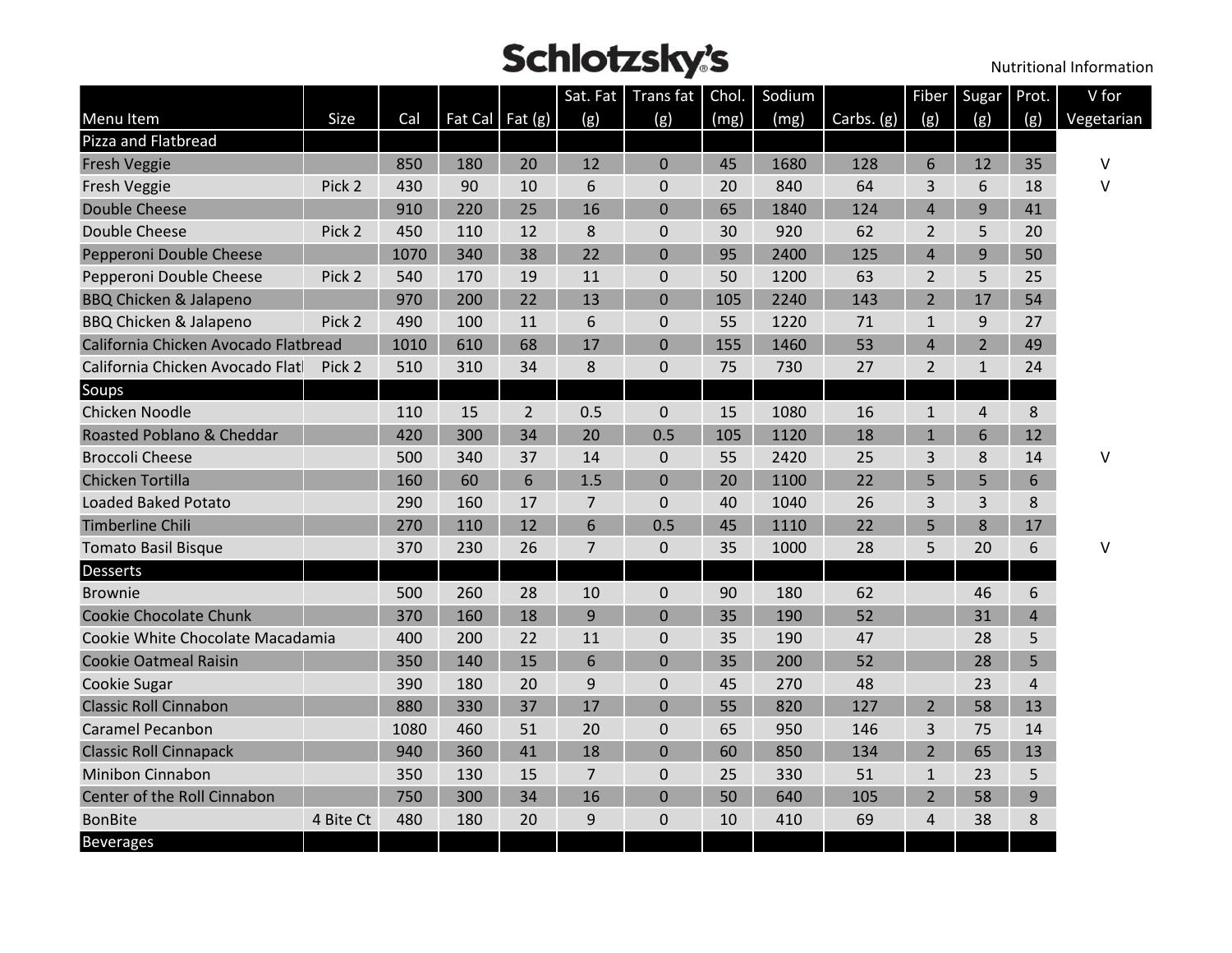|                                 |                 |           |                |                   | Sat. Fat       | <b>Transfat</b> | Chol.          | Sodium       |            |                | Fiber Sugar Prot. |                | V for      |
|---------------------------------|-----------------|-----------|----------------|-------------------|----------------|-----------------|----------------|--------------|------------|----------------|-------------------|----------------|------------|
| Menu Item                       | Size            | Cal       |                | Fat Cal Fat $(g)$ | (g)            | (g)             | (mg)           | (mg)         | Carbs. (g) | (g)            | (ջ)               | (g)            | Vegetarian |
| Soda                            | Small           | $0 - 330$ |                |                   |                |                 |                |              |            |                |                   |                |            |
| Soda                            | Medium          | $0 - 520$ |                |                   |                |                 |                |              |            |                |                   |                |            |
| Soda                            | Large           | $0 - 720$ |                |                   |                |                 |                |              |            |                |                   |                |            |
| Apple Juice                     | 6 oz            | 80        | $\mathbf 0$    | $\mathbf 0$       | $\mathbf 0$    | 0               | $\mathbf 0$    | 15           | 21         | $\mathbf 0$    | $\mathbf{1}$      | 0              |            |
| Chocolate Milk Horizon          | 8 <sub>oz</sub> | 150       | 25             | 2.5               | 1.5            | 0               | 15             | 180          | 23         | $\mathbf 0$    | 22                | 8              |            |
| <b>Milk Horizon</b>             | 8 oz            | 90        | 20             | 2.5               | 1.5            | 0               | 10             | 130          | 13         | 0              | 12                | 8              |            |
| Kid's Menu                      |                 |           |                |                   |                |                 |                |              |            |                |                   |                |            |
| Kid's Ham                       |                 | 480       | 180            | 20                | 11             | $\mathbf{0}$    | 75             | 1049         | 49         | $\mathbf{1}$   | 3                 | 27             |            |
| Kid's Turkey                    |                 | 480       | 180            | 20                | 11             | $\mathbf{0}$    | 75             | 1170         | 50         | $\mathbf{1}$   | 4                 | 25             |            |
| Kid's Cheese Pizza              |                 | 450       | 80             | 9                 | 5              | $\overline{0}$  | 20             | 850          | 74         | $\overline{2}$ | 5                 | 17             |            |
| Kid's Pepperoni Pizza           |                 | 510       | 120            | 13                | $\overline{7}$ | 0               | 30             | 1050         | 74         | $\overline{2}$ | 5                 | 19             |            |
| <b>Apple Slices</b>             |                 | 55        | $\overline{2}$ | $\overline{0}$    | $\overline{0}$ | $\overline{0}$  | $\overline{0}$ | $\mathbf{0}$ | 15         | $\mathbf 0$    | 12                | $\overline{0}$ | V          |
| Chips                           |                 |           |                |                   |                |                 |                |              |            |                |                   |                |            |
| <b>Chips BBQ</b>                |                 | 230       | 120            | 13                | $\overline{2}$ | 0               | $\mathbf 0$    | 300          | 24         | $\overline{2}$ | $\mathbf{0}$      | 3              | V          |
| <b>Chips Cracked Pepper</b>     |                 | 230       | 120            | 12                | $\overline{2}$ | 0               | 0              | 290          | 24         | 2              | $\mathbf{1}$      | 3              | v          |
| Chips Jalapeno                  |                 | 220       | 120            | 13                | $\overline{2}$ | 0               | 0              | 360          | 24         | $\overline{2}$ | $\overline{2}$    | $\overline{3}$ | v          |
| <b>Chips Regular</b>            |                 | 230       | 130            | 15                | $\overline{2}$ | 0               | $\mathbf 0$    | 220          | 24         | $\overline{2}$ | 0                 | 3              | v          |
| Chips Salt & Vinegar            |                 | 230       | 120            | 13                | $\overline{2}$ | $\overline{0}$  | $\mathbf 0$    | 340          | 23         | $\mathbf{1}$   | $\overline{2}$    | $\overline{2}$ | v          |
| Chips Sour Cream & Onion        |                 | 230       | 120            | 13                | $\overline{2}$ | 0               | $\mathbf 0$    | 340          | 23         | $\mathbf{1}$   | $\overline{2}$    | 3              | V          |
| <b>Breakfast</b>                |                 |           |                |                   |                |                 |                |              |            |                |                   |                |            |
| <b>Bacon Breakfast Sandwich</b> | Whole           | 500       | 190            | 21                | 11             | 0               | 255            | 660          | 51         | 3              | 3                 | 25             |            |
| <b>Bacon Breakfast Sandwich</b> | Half            | 250       | 90             | 10                | 5              | $\overline{0}$  | 125            | 330          | 26         | $\mathbf{1}$   | $\overline{2}$    | 12             |            |
| Ham Breackfast Sandwich         | Whole           | 530       | 200            | 22                | 11             | 0               | 270            | 1070         | 50         | $\overline{2}$ | $\overline{2}$    | 30             |            |
| Ham Breackfast Sandwich         | Half            | 260       | 100            | 11                | 6              | $\overline{0}$  | 135            | 530          | 25         | $\mathbf{1}$   | $\mathbf{1}$      | 15             |            |
| Sausage Breakfast Sandwich      | Whole           | 650       | 290            | 32                | 14             | 0               | 310            | 960          | 49         | $\overline{2}$ | $\overline{2}$    | 36             |            |
| Sausage Breakfast Sandwich      | Half            | 320       | 150            | 16                | $\overline{7}$ | $\overline{0}$  | 155            | 480          | 24         | $\mathbf{1}$   | $\mathbf{1}$      | 18             |            |
| Veggie Breakfast Sandwich       | Whole           | 500       | 190            | 21                | 11             | 0               | 255            | 660          | 51         | 3              | 3                 | 25             | v          |
| Veggie Breakfast Sandwich       | Half            | 250       | 90             | 10                | 5              | 0               | 125            | 330          | 26         | $\mathbf{1}$   | $\overline{2}$    | 13             | V          |
| <b>Bacon Burrito</b>            | Whole           | 460       | 200            | 22                | 9              | 0               | 240            | 1060         | 41         | 5              | 5                 | 22             |            |
| <b>Bacon Burrito</b>            | Half            | 230       | 100            | 11                | 5              | 0               | 120            | 530          | 21         | $\overline{2}$ | 3                 | 11             |            |
| Ham Burrito                     | Whole           | 490       | 190            | 21                | 9              | 0               | 265            | 1700         | 44         | 5              | 7                 | 29             |            |
| <b>Ham Burrito</b>              | Half            | 240       | 100            | 11                | 5              | 0               | 130            | 850          | 22         | $\overline{2}$ | 3                 | 14             |            |